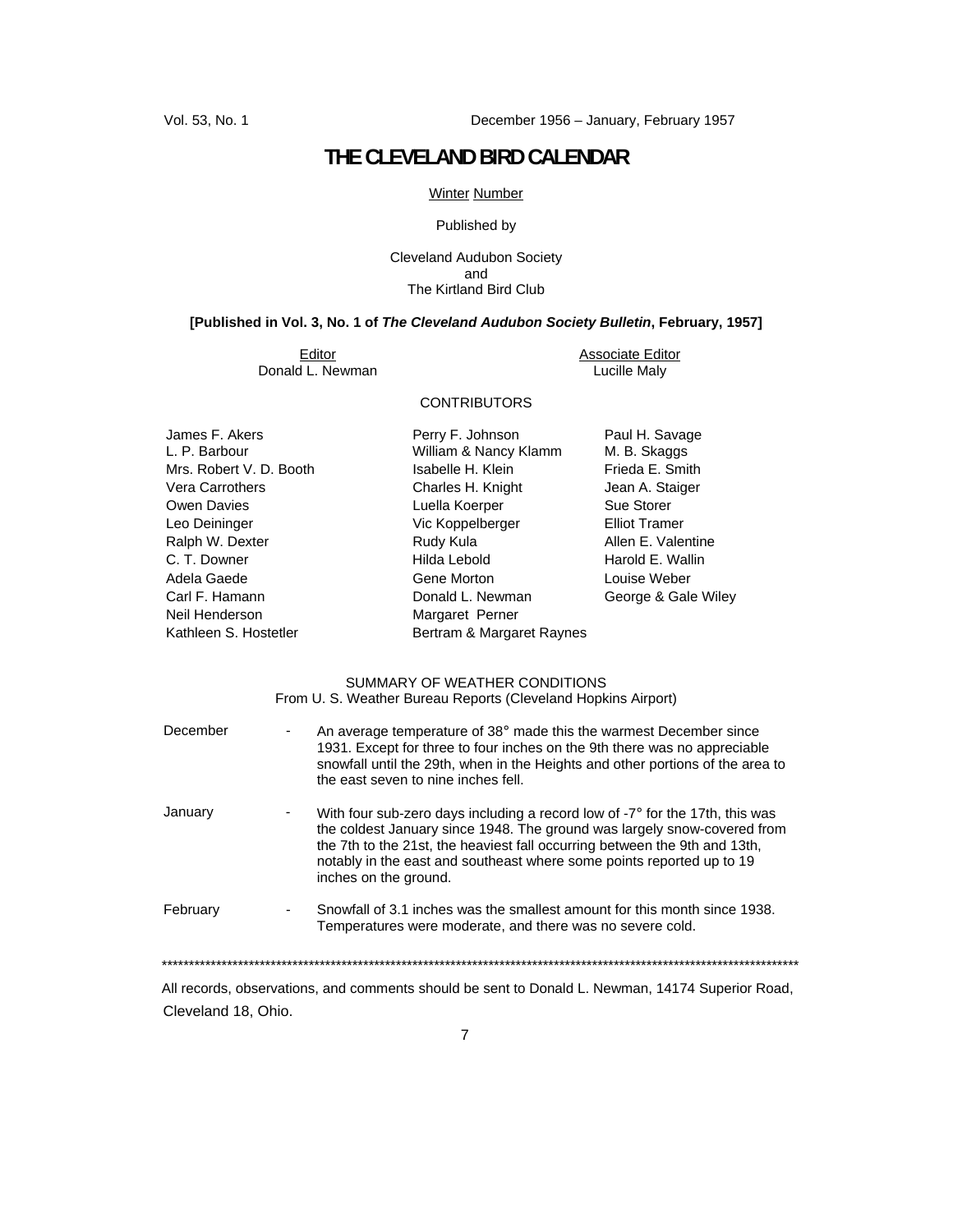#### COMMENT ON THE SEASON

(Before attempting to sketch a picture of the winter birdlife of the Cleveland region, the editor must express his gratitude and deep indebtedness to William and Nancy Klamm for permitting him to use their carefully kept and highly detailed personal records reflecting their twice weekly observations along the lakefront. Unless otherwise noted, all of the waterfowl records cited below are attributable to these two able and diligent observers, and they, too, are the source of information on the ice conditions.)

During the first half of December the waterfowl population of the Cleveland lakefront, which is always the dominant area of interest during the winter months, consisted principally of Greater and Lesser Scaup and of Ruddy Ducks. The Ruddies - not nearly as numerous as in December 1955 when as many as 3,200 were observed - congregated on the lake west of the mouth of the Cuyahoga River, chiefly off Perkins Beach and off the point at the Lakeshore Hotel. A flock of about 1,000 was seen on the 15th, and that date marked the highest count (1,231) for the entire season. By the 22nd their numbers had decreased precipitately, and only 150 were observed. For the next three weeks several hundred of the Ruddy Ducks were present, but after January 12 only a few dozen were seen.

The Scaup Ducks, like the Ruddies, were concentrated west of the mouth of the Cuyahoga River during December, in a vast raft or series of rafts estimated to contain 5,000 birds. By January 5 and 6, on both of which days the wind was from the north or northwest, many of the Scaup had moved east of the river mouth and some 4,000 idled in the water on the leeward side of the breakwall. Beginning with the last week of January and continuing through February, these birds, though in diminished numbers, were almost entirely confined to the areas of open water inside the breakwall to the east of the river mouth or near the warm water outlet at the Municipal Light Plant. Their numbers fluctuated with the amount of open water. On February 10, with the lake open, 3,600 were recorded on the east side, but as the ice moved back in during the next two weeks, the count of the Scaup Ducks declined so that by February 24, when the entire lakefront was icecovered from one-quarter to three miles out, only 541 were recorded in the open water near the light plant and the Illuminating Company generating station. The lake west of the river mouth was largely ice covered from mid-January to the end of February, but whenever a shift in the wind caused portions of the ice to break up and move out, small flocks of the Scaup as welI as of the other ducks soon occupied these open areas.

Careful and regular study of the flocks of Scaup Ducks during January and February disclosed that the Greater Scaup comprised from about 20% to 38% of the total number. This is a most significant finding because hitherto it had not been thought that the Greater Scaup wintered in the Cleveland region in any considerable numbers.

While the Greater and Lesser Scaup were the two dominant species of wintering waterfowl, the Canvasback occurred here in unprecedented numbers and for a time constituted a sizable proportion of the lakefront population. Only from one to 17 birds were recorded in December, but they gradually increased through January and by February 3 the count reached a high of 1,456. On that date a group of about 500 occupied newly opened water opposite Gordon Park and some 827 were concentrated along the east breakwall near the river mouth. Their numbers declined sharply thereafter, however, and by February 24, with the lake ice-covered, only 45 were observed. The Canvasback was also exceptionally numerous at Lorain Harbor, where on February 19 there was a flock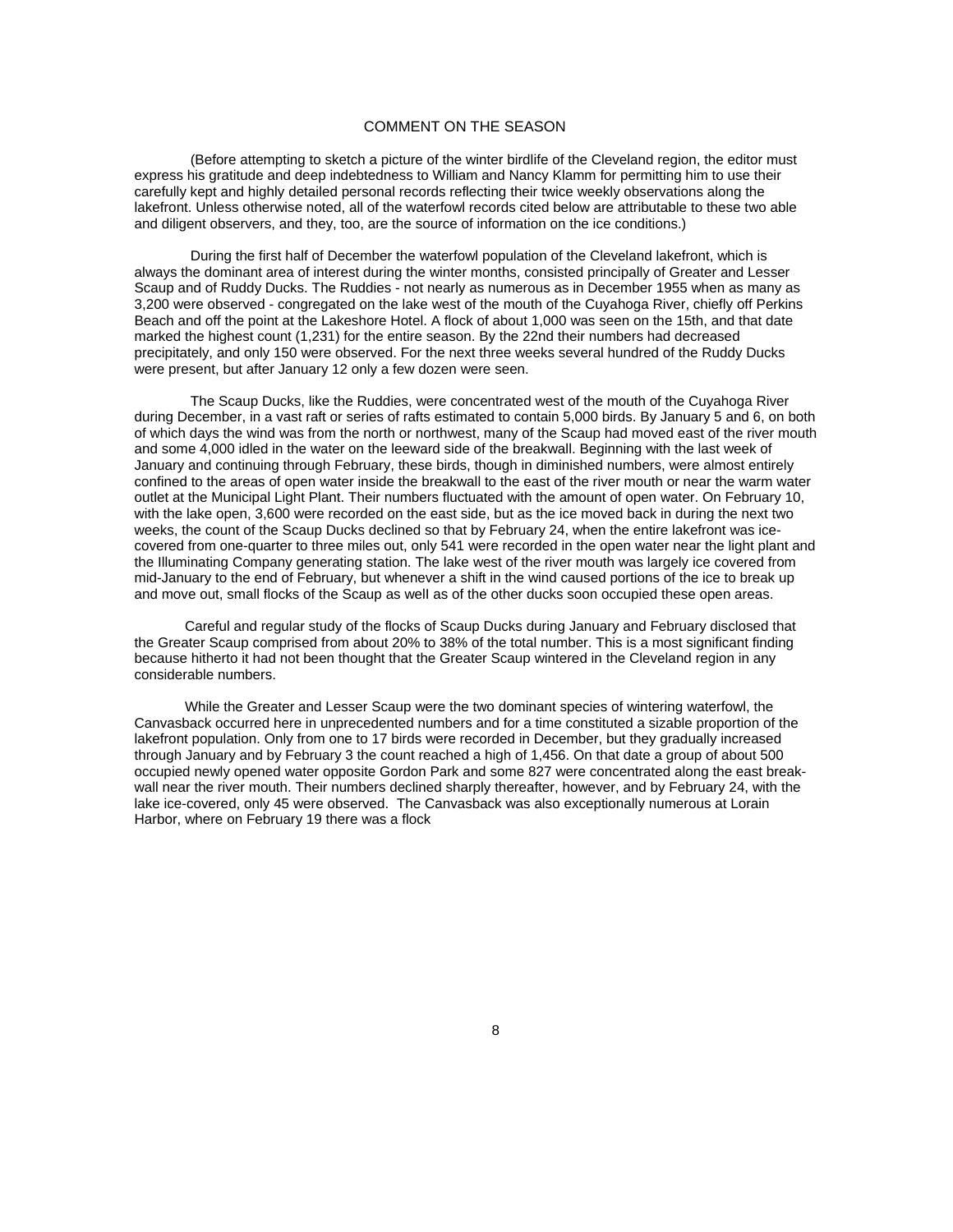## COMMENT ON THE SEASON (Cont'd.)

estimated at 1,000 (Johnson) and on the 23rd some 700 birds (Davies).

The occurrence of the Canvasback in our region in such phenomenal numbers may compel us to reconsider its status as defined in the Birds of Cleveland, which states that "a few winter here if the weather is not too severe" and cites a record of 200 birds on December 26, 1948 as the largest number observed during the winter. The greatest number recorded last year was 431 on January 9.

The other species comprising the lakefront duck population were several hundred American Goldeneye, a lesser number of Redhead and Bufflehead, and, after the first week in January, from 50, to 150 each of the Mallard and Black Duck. A few Mergansers of all three species occurred regularly, and at least one White-winged Scoter wintered here, though as many as four were observed on February 2 and 3. Three of the rarer American Scoter were recorded on December 2, and two on January 12. Both a male and a female Oldsquaw were seen occasionally but always separately.

Lorain Harbor was apparently the concentration point for Gulls this winter, and on December 16 an estimated 25,000 Ring-billed crowded the water and the air (See Davies' account under Field Notes), while on January 6 the harbor was filled with 2,000 Herring Gulls, 20,000 Ring-billed, and 5,000 Bonaparte's (Davies). Along the Cleveland lakefront the Gulls were present in fair numbers, the highest counts occurring on January 5 and 6 when 2,000 Herring, 6,850 Ring-billed, and 4,700 Bonaparte's were recorded (Davies). In addition there were reports of from one to five Great Black-backed Gulls during January and a single record of one bird in February.

In contrast to last winter when it occurred abundantly in the eastern part of our region, the Robin this winter was reported in only scattered numbers of from one to five birds, with the exception of a flock of 50 on January 13, at Meadowbrook Lake, near Akron (Wiley). The Cedar Waxwing, too, was much less abundant than in the winter of 1955-56, there being just 16 records of from three to 60 birds as compared to 66 records in the previous winter when bands of as many as 110 and 125 were observed.

Seemingly more numerous this winter was the Golden-crowned Kinglet, for which there were 39 records of from one to 20 birds reported from 11 different localities and well distributed throughout all three months. For the previous winter there were only nine records, six of them in December 1955.

Feeding stations attracted an assortment of hardy over-wintering birds, as the following records indicate: a Flicker on January 28 and 30 on the south side of Cleveland where it pecked at chunks of bread lying on the ground (Koerper); an immature male Yellow-bellied Sapsucker near the Hach Sanctuary on January 1 (Skaggs); a Catbird which was a regular visitor in Aurora (Hamann); a Brown Thrasher which was the lord and master of a feeder in the Shaker Lakes area, even contending successfully against the Blue Jays (Weber); and four Meadowlarks which came frequently to a home in Brecksville (Hostetler).

Perhaps the most interesting aspect of the winter months, however, was the almost total absence of northern visitors, for we had no reports of the Rough-legged Hawk, Snowy Owl, Evening and Pine Grosbeak, Redpoll, and White-winged and Red Crossbill, some of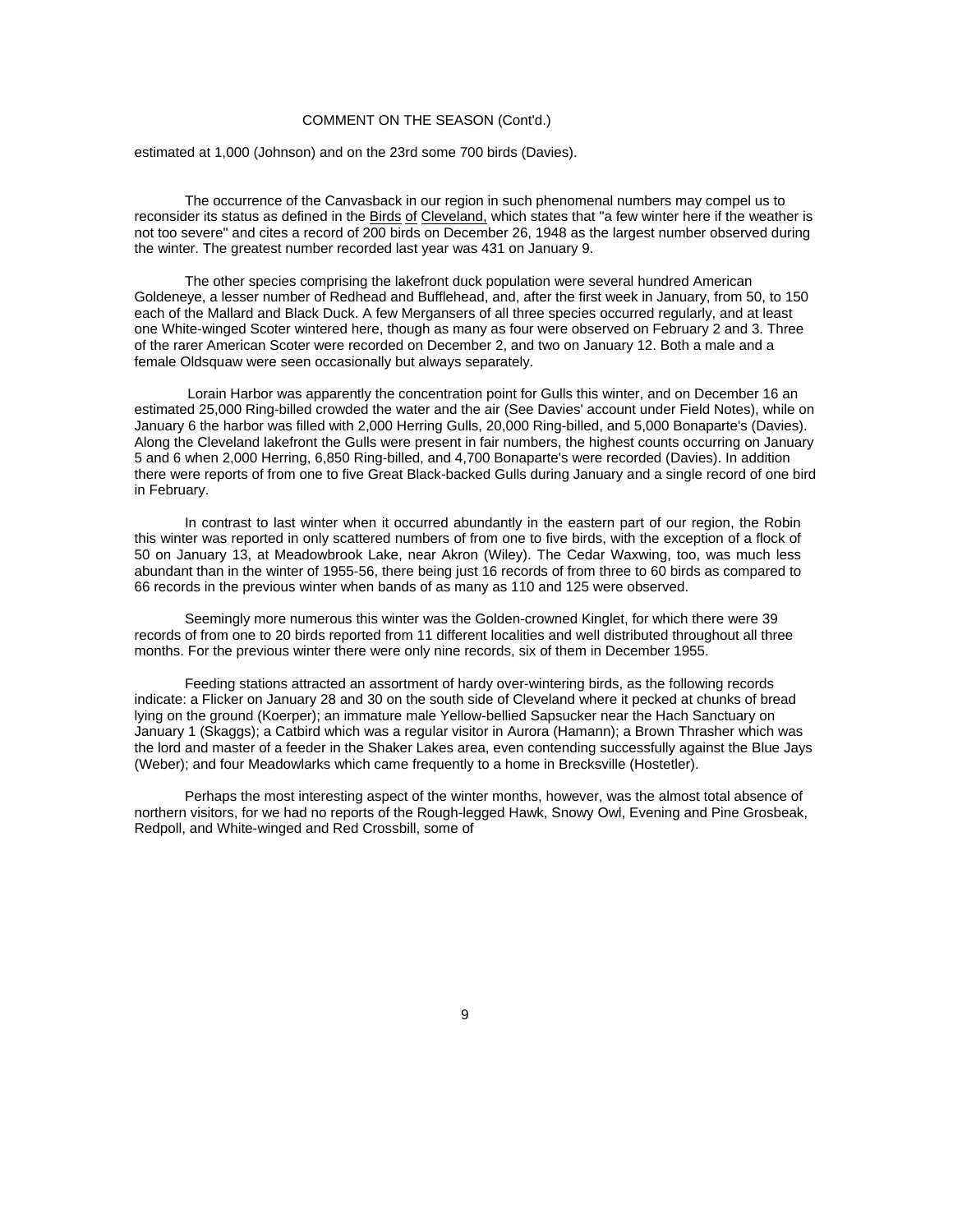# COMMENT ON THE SEASON (Cont'd.)

which species are usually reported each year. For the Pine Siskin there was just one record of a solitary bird on February 12 at Painesville (Booth). The lack of reports of the Evening Grosbeak is especially notable because this species has been observed each winter since 1949, though of course sometimes in very small numbers, the last incursion having been in 1951-52. There were just four reports of the Red-breasted Nuthatch, which has been scarce the past two years and was not observed at all last autumn. Three of these reports involved single birds observed only once while the other record was of two birds which were nearly daily visitors to a feeding station on a farm just south of Mogadore Lake (Staiger).

The first influx of spring migrants was observed on February 23 and the several days thereafter, when flocks of Crows, Robins, Redwings, and Bronzed Grackles appeared, a few Meadowlarks returned, and Song Sparrows in many parts of the region dispelled the chill, grey gloom with their warm, ringing phrases. Killdeer, too, arrived at that time in small numbers, while at 8:30 a.m. on February 25 a Woodcock - quite certainly a new arrival - was found injured just five blocks from the main business section of Lorain (Lebold). And thus the winter slowly drew to a close.

#### NOTEWORTHY RECORDS

Red-throated Loon - Observed first on December 30 at Clifton Beach (Davies), presumably this same bird was again seen on January 5 at Gordon Park (Klamm). This is the first January record for the Cleveland region and the first report of this species since December 7, 1947.

Franklin's Gull - One at White City on December 16 (Carrothers).

Long-eared Owl - Shortly after noon on January 5 this Crow-sized bird was discovered in a Norway spruce which was one of a cluster of trees on a hillside near Chippewa Lake. When the bird was approached, "he elongated himself to an extreme erecting his two-inch 'ears' while watching my advance, but as I came within 15 feet of the tree he took flight and disappeared up the valley" (Koppelberger). The Owl was not present the next day or on later visits to the area, nor were any pellets found beneath the tree.

A second record of this Owl (which was just recently submitted) is that of one which spent nearly all of the daylight hours on November 30, 1956 perched in an evergreen tree along South Park Boulevard at the Lower Shaker Lake, where its presence was disclosed by the clamor of a band of Crows. It dozed off and on during the day and was seemingly not discovered by any of the small birds that often flit through the evergreens. No pellets were found (Weber).

Short-eared Owl - As the work on the construction of the Nike site and the extension of the runways at the Lakefront Airport has progressed, the weed-grown, rubble-strewn fill which in former years was the winter home of a dozen or more of these owls has grown ever smaller. Consequently, the lakefront dump produced just three records of this species - all in the month of January, three on the 27th being the largest number reported. There were no other records from anywhere within the region.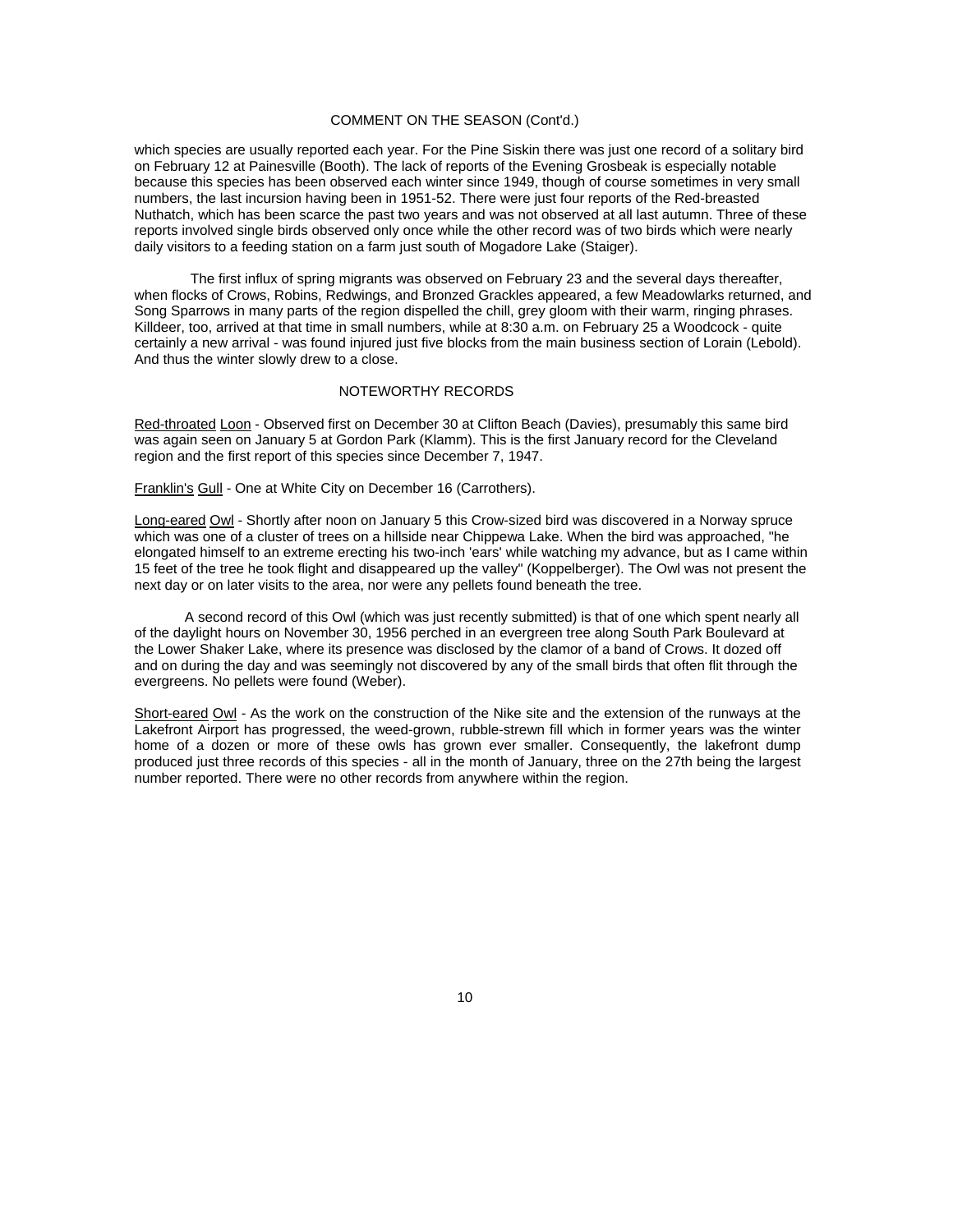# NOTEWORTHY RECORDS (Cont'd.)

Phoebe - An extraordinarily belated straggler was seen at Squire's Castle in the Chagrin River Valley on December 27 (Perrier and Carrothers). The previous late date was November 30, 1933.

Mockingbird - Except for a few days absence during two brief warm spells in February, this rare visitor was a daily resident throughout the winter, beginning November 3, 1956, of the thickly planted grounds of a home in Broadview Heights.

When first observed he was trying to eat pokeberries but on succeeding days he turned to rose hips and to dogwood berries, soon consuming all of the fruit on two small trees. Still later, as the weather grew colder and wild fruit was less plentiful, he turned to suet, then apples especially supplied for him, and finally peanut butter, which had been smeared on a tree trunk for the truly arboreal birds. This sticky food he secured by poising on fluttering wings while he quickly snatched a bit in his bill and immediately flew to a nearby limb for a moment's pause in order to swallow the oily mass. Thereafter the peanut butter was placed in a feeding tray so that he might have easier access to it.

This Mockingbird, whose tail feathers twice froze together during severe weather, spent most of each day perched in the center of a large, old rose bush or high in an adjacent pear tree. He sang occasionally but never at great length (Smith). Not only is this the first autumn and winter record of this species since 1949, it is also the first account of a bird which actually spent the entire winter in the Cleveland region.

Northern Shrike - There was just one record of this irregular winter visitor - a bird perched on top a hickory tree along King's Highway near Chardon on February 20 (Kula).

Cape May Warbler - From December 13 to January 18 this warbler, which winters in the West Indies, was a daily visitor to the feeding station at the home of James Lister in Brecksville, where it fed on peanut butter almost exclusively. Though nondescript, the bird was identified by its yellow rump, the short black streaks on the breast, and a suggestion of the yellow patch on the neck behind the ear (Hostetler and Wallin). In connection with this record it is interesting to note that in his Life Histories of North American Wood Warblers, A. C. Bent states that "the Cape May Warbler sometimes lingers very late in fall migration" and cites two records of this species having been collected at Washington, D. C., on December 16.

Myrtle Warbler - A band of ten on December 15, and of 15 on December 22 was feeding on the berries of poison ivy growing among the weeds and over the box elder trees along Canal Road in the river valley east of Brecksville (Gaede). While this species winters here occasionally, it is unusual to encounter such a large number together, generally only one or two being found at a time.

Rusty Blackbird - The first report of this species in the region during January is that of a bird observed on the 15th in Lakewood (Davies).

Gambel's White-crowned Sparrow - An immature bird of this western race appeared at a feeding station in Willoughby Hills on December 9 and again on December 25 and 26, when it was trapped and banded, after which it did not reappear (Skaggs).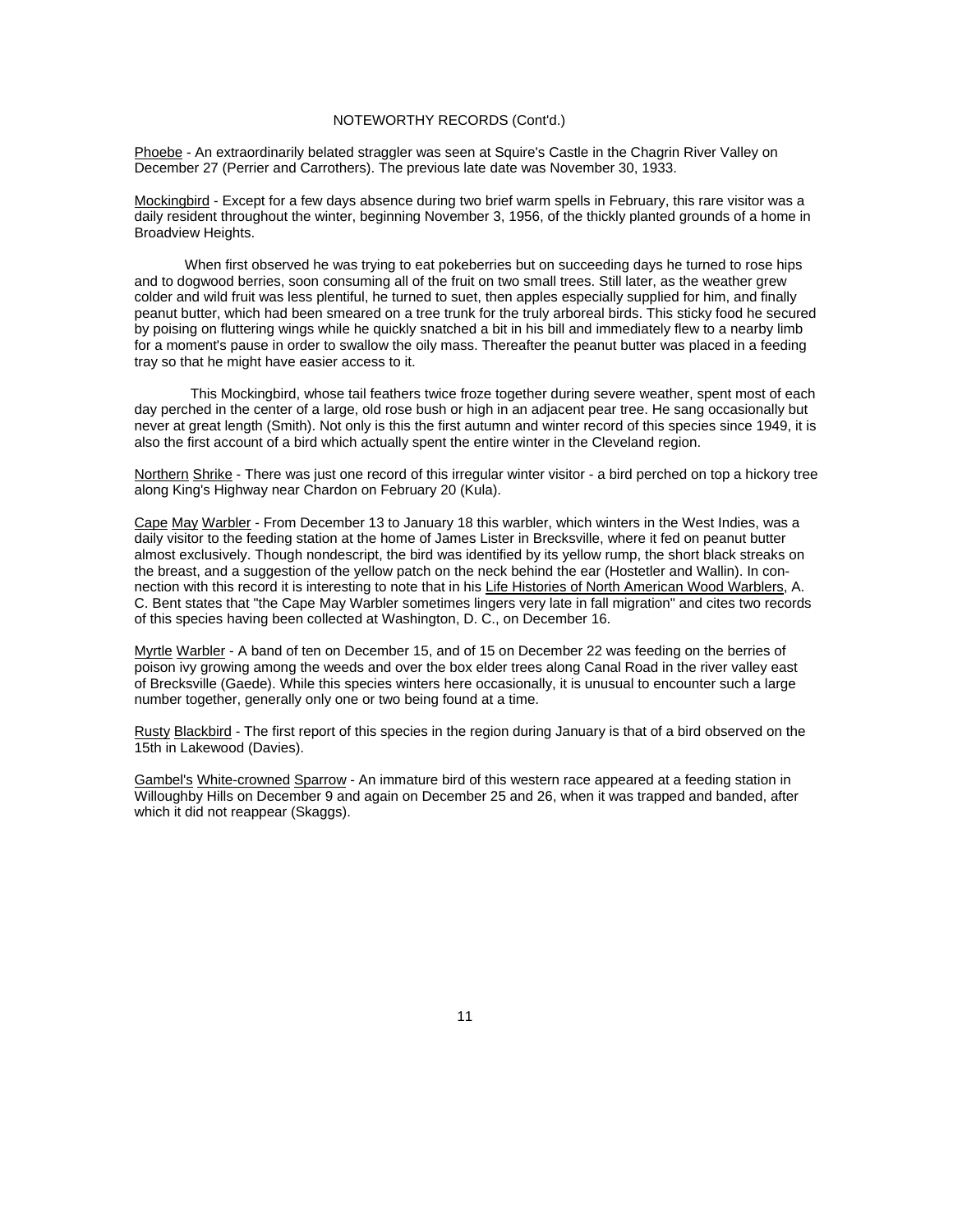#### NOTEWORTHY RECORDS (Cont'd.)

From Neighboring Localities:

Purple Sandpiper - One was sighted by Dr. Emerson Kemsies on the breakwall at Walnut Beach, Ashtabula, on December 24 (Savage). This species has not been reported from the Cleveland region since December 3, 1954.

Long-eared Owl - On December 9 in Trumbull Township, Ashtabula County, one flew from a large hemlock to a beech tree right out in the open and remained in this exposed position for some time despite the invective of a band of Tufted Titmice, Chickadees, and Blue Jays which soon assembled (Klein). A second record is of a bird seen by Dr. Emerson Kemsies at Plymouth Marsh, Ashtabula County, on December 24 (Savage).

## FIELD NOTES

Wintering Waterfowl in the Rocky River Reservation. Seemingly the coldness of the winter has something to do with the number of waterfowl present in the Rocky River Valley of the Metropolitan Park System. Like the winter of 1953-54, the present winter was characterized by moderate temperatures in December and only light snowfall, a much colder January with considerably more snow and temperatures near or below zero, and a quite mild February. Similarly, there was more ice in the river and it remained for longer periods than in either of the past two winters. Thus as in the winter of 1953-54 there was a fairly large population of resident or semi-resident waterfowl - indeed far more ducks on the river than I have ever noted before.

A flock of 25 to 30 Mallards was present from the beginning of the period through mid-January when their numbers noticeably decreased following the "big freeze-up" - four days of sub-zero temperatures. Goldeneye, from two to as many as 40, were present all through the period, while one to three Pintail were observed until February 2. Five Green-winged Teal on December 17 established a new late date of occurrence for this species in the Cleveland region, and these birds had lingered in the river valley during the first half of the month. Bufflehead, Canvasback, and Lesser Scaup were seen at various times though never consistently, and Black Ducks were observed quite frequently.

By comparison the winters of 1954-55 and 1955-56 saw relatively few ducks in the river valley. - ALLEN E. VALENTINE

Gulls Gather at Lorain Harbor. The 16th of December 1956 was gull day. As my family and I headed toward Sandusky, we encountered numerous small groups of Ring-billed Gulls moving westward along the lake shore. When we crossed the Black River at Lorain, gulls were everywhere - on the water, fluttering back and forth in the air, and sitting on the breakwalIs. Just west of the harbor about 8,000 gulls (mostly Ring-billed) were sitting on the sand facing into the wind which was coming from the northwest. Beyond Lorain the gulls were moving eastward toward the Lorain Harbor.

That afternoon on our return there seemed to be even larger numbers of gulls wheeling around in the air along the Black River. When we went down to the harbor, we found gulls dominating everything they were on the waters of the lake and of the river, occupied all available pilings, and were milling back and forth in the air. Very few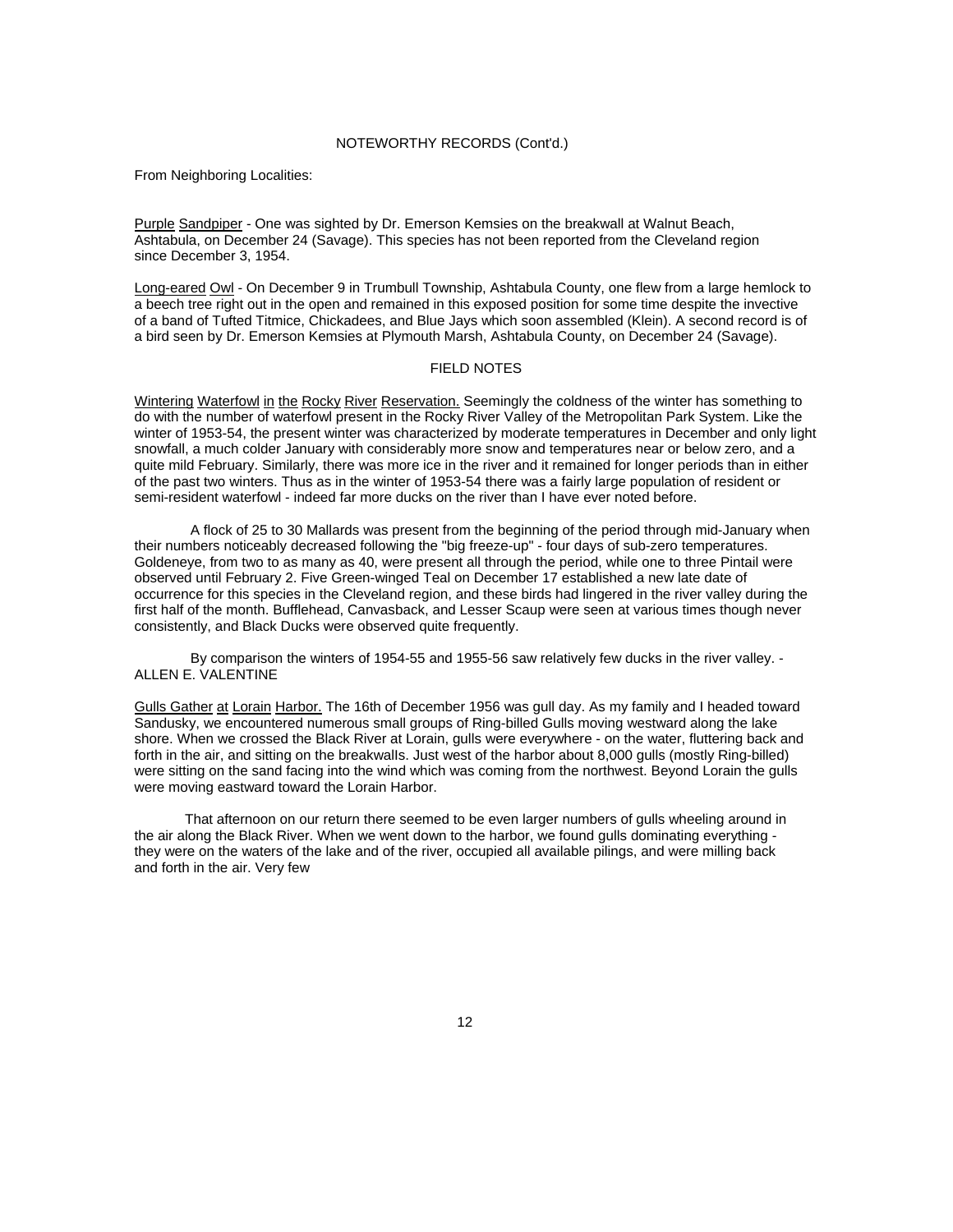## FIELD NOTES (Cont'd.)

birds appeared to be feeding. Most were calling as they ceaselessly fluttered to and fro. This tumult of wings and voices had lasted for at least five hours on that dull, dreary December day. - OWEN DAVIES

Pheasant in the Treetop. On a day in late January when the ground had been snow covered for some time and a wet snow had newly fallen, we saw two female Ring-necked Pheasants fly toward some shrubs and small trees on the southwest corner of Cedar and Richmond Roads in Beachwood. One landed near the lowgrowing vegetation and quickly gained cover. To our surprise the other bird deliberately landed about 12 feet from the ground in a berry-bearing tree, perched there, and calmly and methodically ate the berries. We did not expect the tree to support the Pheasant's weight and momentarily anticipated an ignominious return to earth. But she held on for perhaps 20 minutes by which time we were compelled to move on lest we be charged with obstructing the highway, and so we left the Pheasant still unconcernedly feeding in the treetop. - BERTRAM & MARGARET RAYNES

## ADDITIONAL NOTES ON FOOD OF COMMON BIRDS - VIII Ralph W. Dexter Kent State University, Kent, Ohio

Since the last report in this series (Cleveland BIRD CALENDAR 52 (1):8-9. 1956), 53 stomachs from 29 species of birds and 30 Barn Owl pellets have been analyzed. The results are tabulated below. Ten stomachs were empty (Oldsquaw, Screech Owl, Catbird, Robin (3), Wood Thrush, Cedar Waxwing (2), and Indigo Bunting). Thanks are given to Dr. Clinton H. Hobbs of Kent State University for identification of fruits and seeds and to those persons who kindly contributed specimens to this study, especially Laurence G. Isard who furnished about one quarter of the birds. With the exception of the owl pellets and the Barred Owl, all specimens were obtained in 1956.

Mallard - (1) Shot October 15 near Sandy Lake in Portage County. Contents: 1 dragonfly nymph, numerous seeds (fescue or reed canary grass? and white vervain?), fragments of plant materials and arthropods. (2) Shot October 26 at Muddy Brook Lake west of Hudson. Contents: 2 water snails (Aplexa hypnorum), 1 fingernail claim [sic] (Sphaerium sp.), 1 dragonfly nymph, duckweed (common, seeds of lady's thumb (Polygonum persicaria), some unidentified seeds and insect fragments. (3) Shot November 1 at Muddy Brook Lake. Contents: duckweed (abundant), seeds of smartweed (Polygonum pennsylvanicum), and lady's thumb (P. persicaria).

Redhead - Shot November 23 at Muddy Brook Lake near Hudson. Contents: abundant duckweed.

Lesser Scaup Duck - (1) Shot December 22 on Lake Erie at Cleveland. Contents: 2 water snails (Amnicola sp.), I seed of smartweed (P. pennsylvanicum). (2) Same date, same place. Contents: 1 seed of smartweed (P. pennsylvanicum) and fragment of a water snail.

(3) Same date, same place. Contents: 20 seeds of wild oat grass (Danthonia spicata?).

Bufflehead - Shot December 18 on Lake Erie at Cleveland. Contents: fragments of a water snail.

Oldsquaw – Shot December 19 on Lake Erie at Cleveland. Contents: 20 amphipods (Gammarus fasciatus).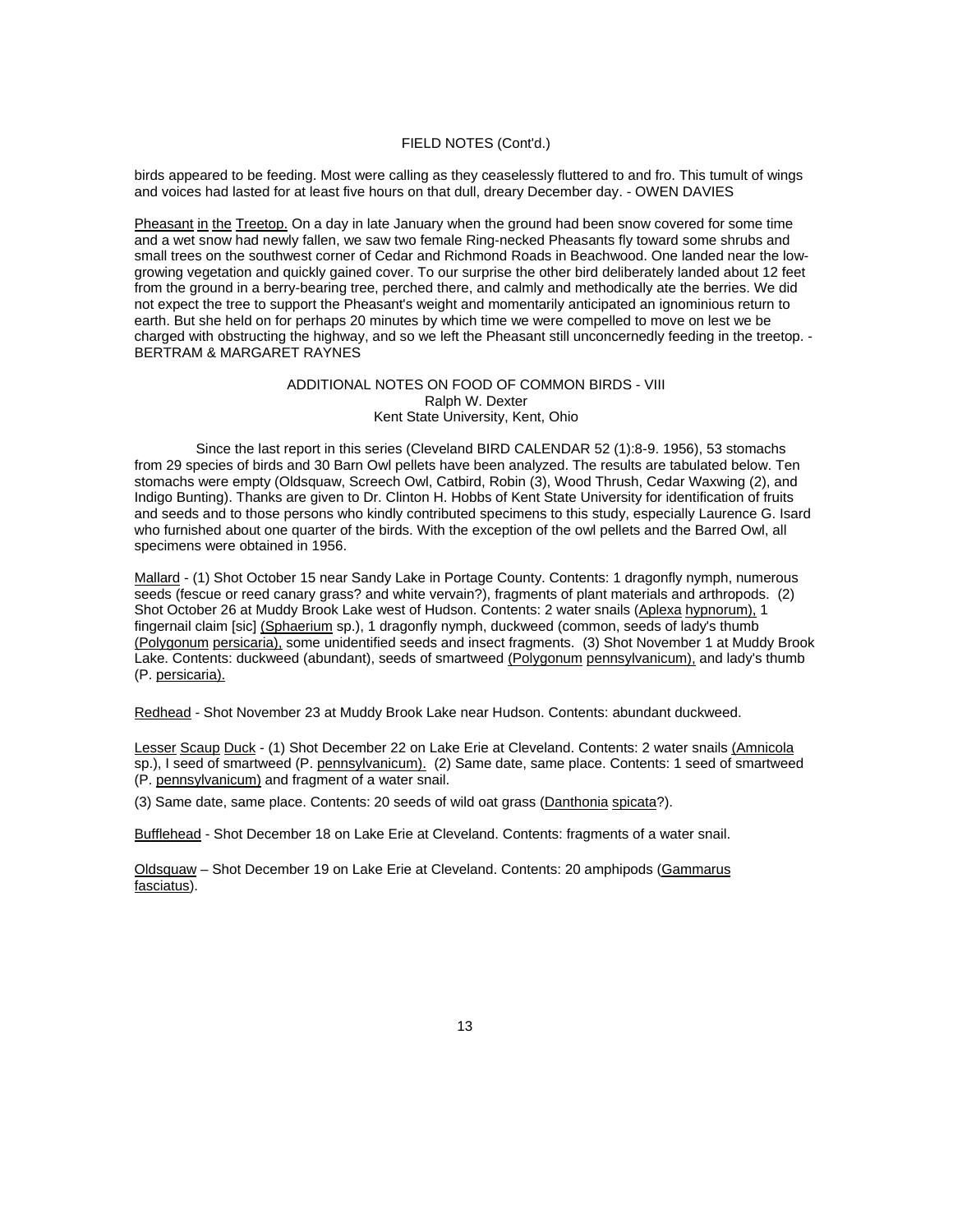#### ADDITIONAL NOTES ON FOOD OF COMMON BIRDS - VIII (Contd.)

Hooded Merganser - Shot December 15 in Hudson Township, Portage County. Contents: 1 frog (Rana pipiens).

American Merganser - Shot December 13 on Lake Erie at Fairport Harbor. Contents: bones and otoliths of small fishes.

Red-breasted Merganser - (1) Shot December 17 on Lake Erie at-Cleveland. Contents: 1 crayfish. (2) Same date and place. Contents: 1 minnow.

Marsh Hawk - Shot April 28 at Hudson. Contents: 1 field mouse (Microtus pennsylvanicus).

Ring-necked Pheasant - (1) Found dead April 26 at Nelson Ledges. Contents: 8 seeds of wild cherry (Prunus serotina), fragments of grass blades and plant fibers. (2) Found dead May 14 near Cairo in Stark County. Contents: 3 sowbugs, (Tracheoniscus rathkei), 1 caterpillar, 1 scarab beetle, 3 aphids, 1 spider, 1 millepede, 2 land snails (Discus sp.), seeds of smartweed (P. pennsylvanicum), seeds of chickweed (Stellaria sp.), and kernels of corn.

Yellow-billed Cuckoo - Found dead June 2 near Kent. Contents: large mass of tent caterpillars and their webbing.

Barn Owl - 30 pellets collected in silo at Gilcrest Farm near Hartville on December 4, 1955. Contents: 60 field mice (M. pennsylvanicus), 5 short-tailed shrews (Blarina brevicauda), 4 white-footed deer mice (Peromyscus leucopus), 1 smoky shrew (Sorex fumeus ), 1 rat (Norway rat?). Each pellet averaged 2.3 skulls.

Great Horned Owl - Collecting data not known. Contents: bones and fur of a rabbit.

Barred Owl - Trapped at pheasant farm near Medina on February 9, 1957. Contents: 1 short-tai led shrew (B. brevicauda).

Long-eared Owl - Shot November 30 near Warrensville Heights. Contents: 4 field mice (M. pennsylvanicus).

Chimney Swift - Died in trap at Kent on May 20. Contents: insect fragments.

American Crow - (1) Shot April 19 at Randolph. Contents: mass of corn kernels with few insect fragments. (2) Shot September 27 in Franklin Township, Portage County. Contents: kernels of corn. (3) Same date and place. Contents: kernels of corn and 1 grasshopper.

Black-capped Chickadee - Found dead at Lake Mogadore in Portage County on April 5. Contents: several insect fragments and an abundance of insect eggs.

Catbird - Found dead May 14 on Kent State University campus. Contents: 1 millipede, fragments of beetles and other insects.

Eastern Robin - (1) Found dead April 8 at Warrensville Heights. Contents: 1 caterpillar, 1 beetle, blades of grass and fragments of plant tissues. (2) Found dead May 21 on Kent